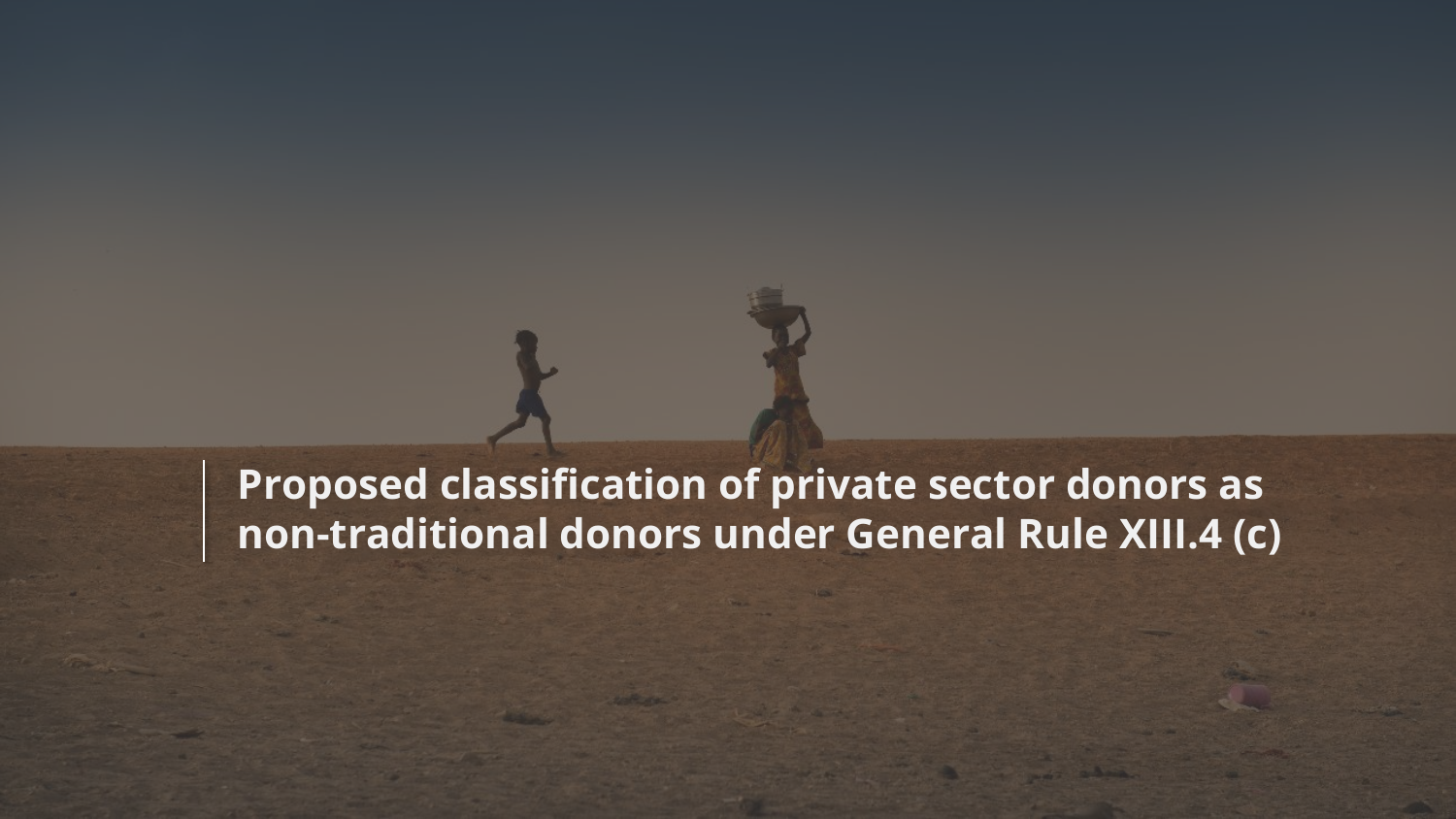## **Understanding the challenge**

#### **What is the challenge?**

- Increasingly common practice among the private sector to **engage two associated yet separate legal entities to provide contributions and meet Full-Cost Recovery (FCR).**
- WFP is currently not fully equipped to respond to these evolving business dynamics and accept contributions in an effective and timely way.

#### **Why is it a challenge?**

- **Private sector donors have not,** up till now**, been classified as a donor category** within WFP General Rule XIII.4(c).
- UN perceived by prospects as **difficult to work with, due to long/cumbersome processes** to identify and accept contributions from private sector.



**Entity A** wants to partner with WFP and **provide a contribution** to support WFP's operations.



**Entity B offers the funds to cover associated costs** of the partnership with Entity A to make sure WFP meets fullcost recovery requirements.



Under current WFP regulations, **this arrangement,** which would consist of two separate contributions that together achieve full cost recovery**, would be considered twinning**. It is therefore **not permissible for private sector donors**, **as they are not currently classified as non-traditional donors**.

**Example**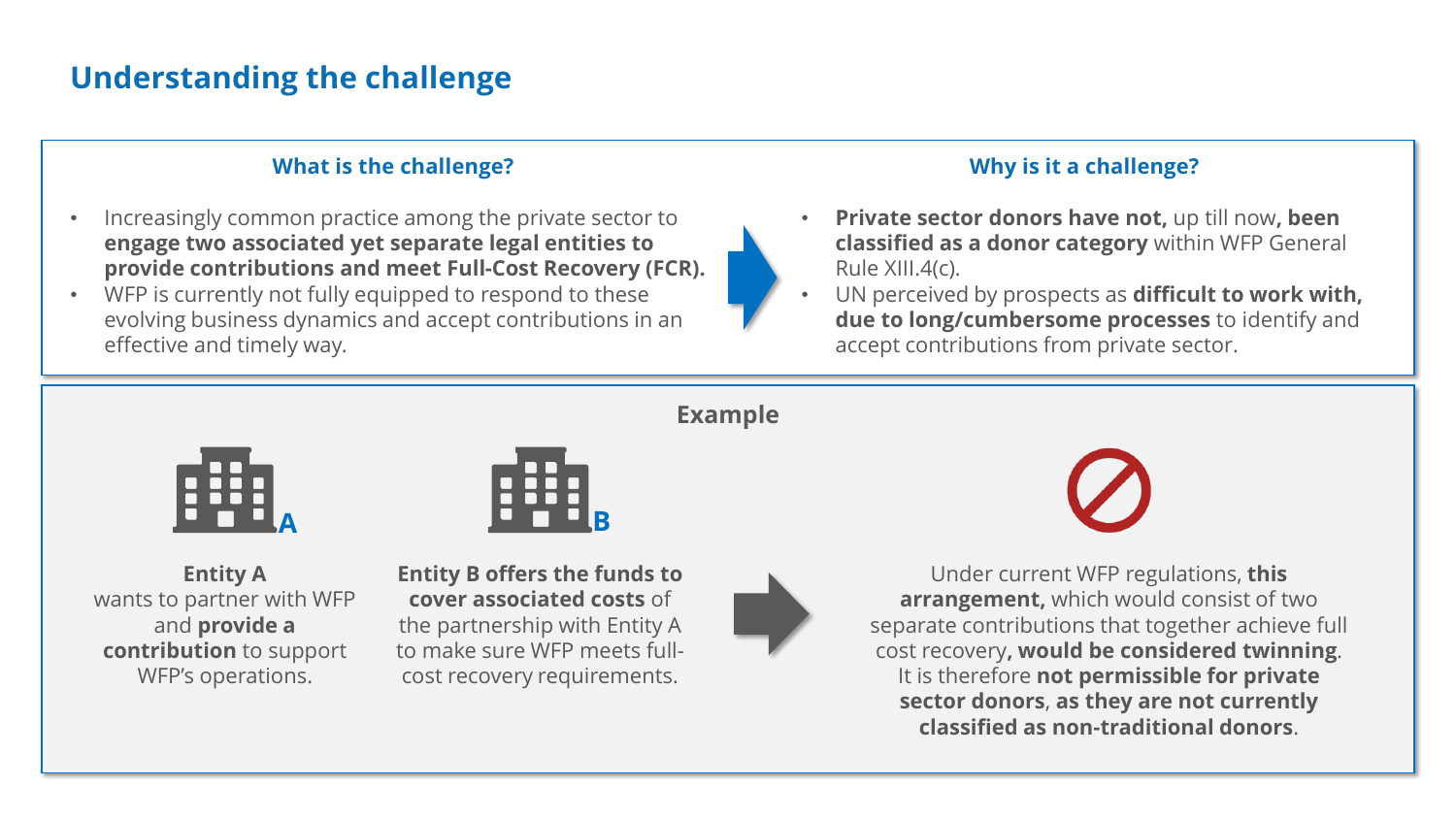### **The proposed solution**



### **What is the proposed solution?**

- Private sector donors classified as **non-traditional** donors
- Enables eligibility of private sector donors for **twinning to achieve full-cost recovery**





#### **No recourse to WFP Fund nor monetization**

- Twinning through **recourse to the WFP Fund or monetization NOT ALLOWED**
- Funds from a public or private entity with an **explicit grant to support initial contribution**



**This approach directly contributes towards expanding WFP's resource base, without relying on already-contributed multilateral funds.**